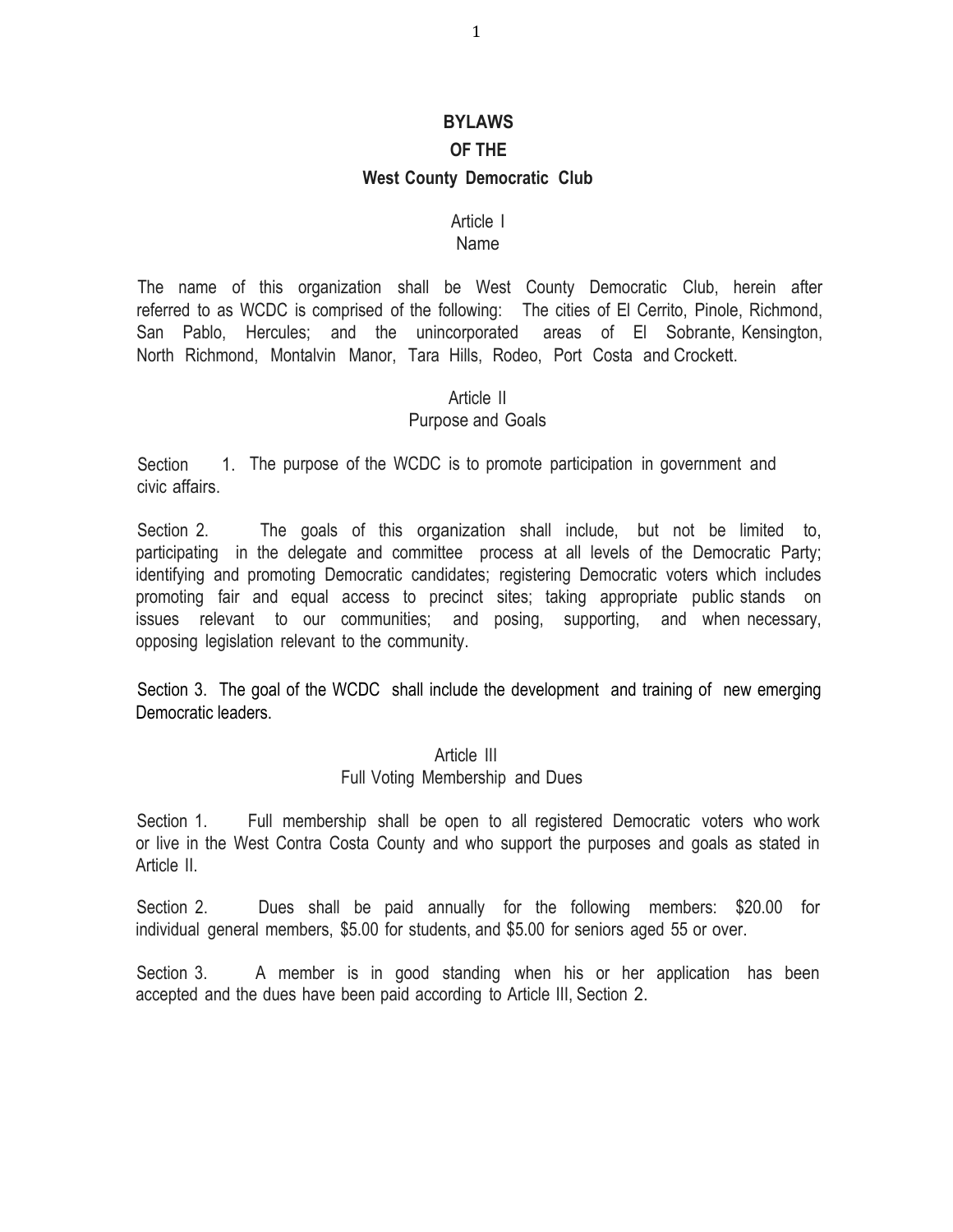# Article IV

#### Non-Voting Associate Membership (Individuals, Small Business, Corporate or Group)

Section 1. Associate Membership shall be open to all individuals, small business and corporations who support the purposes as stated in Article II.

Section 2. Dues:

- a. Small Business- \$125.00 per year.
- b. Corporate- \$250.00 per year. c. Group-\$125.00 per year.
- d. Individual \$20.00

Section 3. An associate member who does not live or work in the West Contra Costa County is in good standing when his or her application has been accepted and the dues have been paid according to Article IV, Section 2.

Section 4. Applications for membership shall be on a form that states the goals and purposes of the WCDC.

Section 5. Associate members shall have limited privileges as defined below:

- a. Will receive all notices of this organization.
- b. May attend all meetings of the organization and participate in any deliberations.
- c. May not vote on any issues before the full membership.
- d. May not hold an office.
- e. May volunteer to participate in committees of this organization.

# Article V

# Meetings

Section 1. the month. The general membership meetings shall be held on the second Thursday of

Section 2. Special and emergency meetings may be called by the Chapter President, a majority of the WCDC Executive Board, or by petition of those members in good standing. Petitioners must consist of at least 10% of the total membership or a minimum of 9 members in good standing.

Section 3. Notice of the date, time, location, and the proposed agenda for all meetings shall be mailed by the secretary of his or her designee at least 10 days prior to the date of the meeting.

Section 4. 10% of the membership or a minimum of 9 members in good standing, three of which must be executive officers, shall constitute a quorum for the purpose of voting at any meeting of the general membership.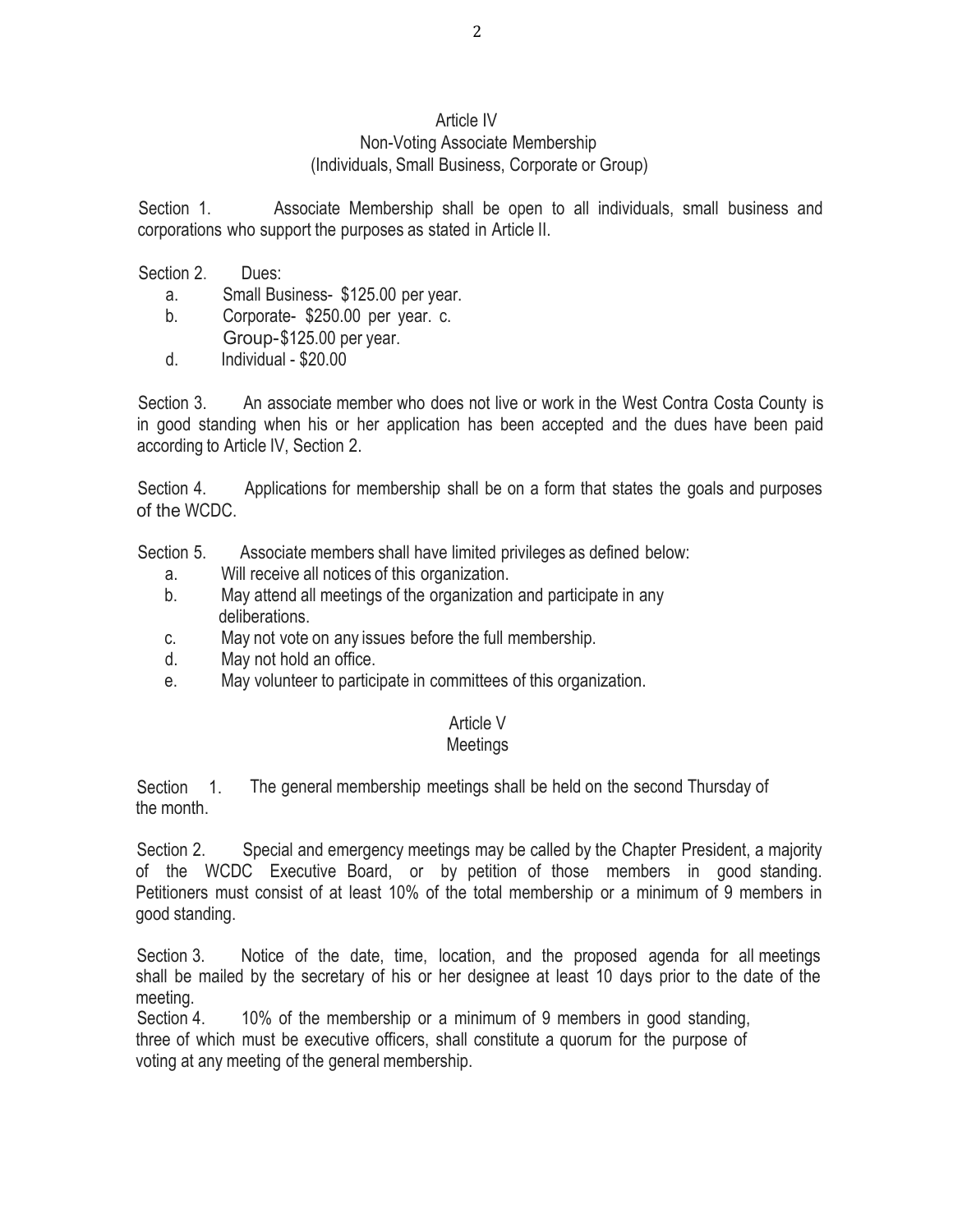Section 5. Unless otherwise specified in these bylaws, meetings shall be governed by Roberts Rules of Order.

## Article VI

## **Organization**

This organization shall have the following organizational structure:

Section 1. The Executive Board:

The Executive Board shall meet monthly and exercise all its powers on the behalf of the WCDC. It shall be composed of the following: officers duly elected by the membership or appointed by the President to fill a vacancy; Chairpersons of all Standing Committees; and the immediate past president. The Executive Board shall develop an annual budget for the fiscal year. The fiscal year shall be defined as January 1 through December 31.

Section 2. The WCDC shall be composed of all members in good standing. It shall receive and decide and vote on all recommendations from the standing committees and special committees, and the Executive Board.

Section 3. Standing Committees:

- a. Any of the following Standing Committees shall be established to advise and report to the Executive Board at its monthly meetings and at general membership monthly meetings:
- (1) Issues & Legislation
- (2) Youth Issues
- (3) Special Events/Fundraising
- (4) Political Organization; Candidate Search, Development and Endorsement; and Voter Development
- (5) Publicity/Public Relations
- (6) Finance
- (7) Membership
- b. Standing Committee members and chairs of these committees shall be appointed by the President of the WCDC with the concurrence of the Executive Board no later than August of every year.
- c. Additional Standing Committees may be formed by majority vote of the members who attend a general meeting.
- d. Members of a Standing Committee are required to attend Standing Committee meetings; three consecutive absences of a Standing Committee meeting without a valid excuse may subject that member to removal from the Standing Committee by the Chair with concurrence of the Executive Board. Illness or temporary absences from the county shall constitute a valid excuse.
- e. Standing Committee Chairs or an alternate shall regularly attend Executive Committee meetings.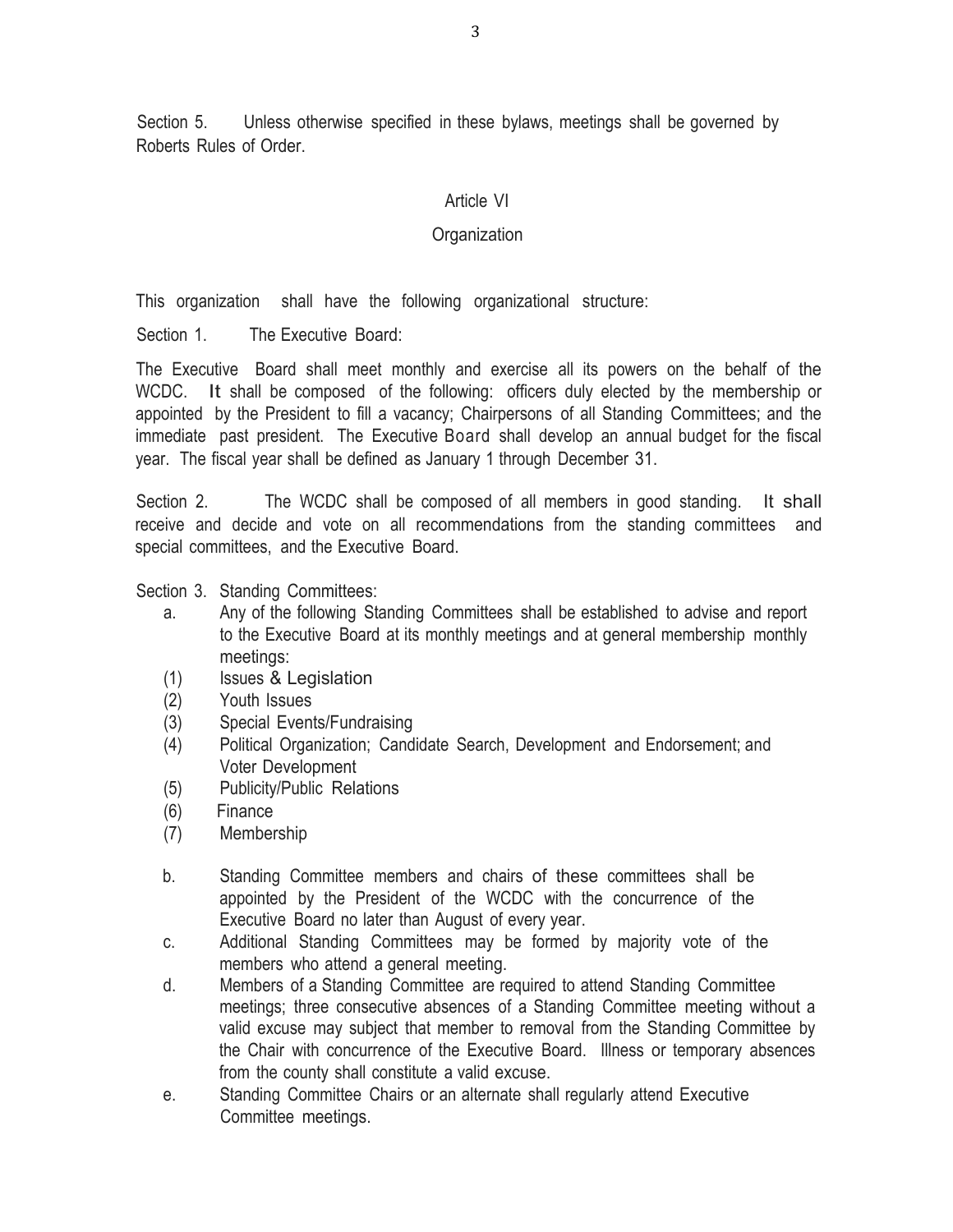Section 4. Duties:

- a. The Issues & Legislation Committee shall keep the membership informed on significant issues and pending legislation, research legislation which needs to be developed, and shall arrange for interaction with public office holders.
- b. Youth Issues (To be defined by this committee).
- c. The Special Events/Fundraising Committee shall plan, coordinate, and implement fundraising subcommittees to execute specific events.
- d. The Political Organization Committee shall be responsible for planning and organizing grassroots political activities including voter registration, get-out- the-vote, precinct organization, mailing list compilation and Democratic Club development.

The Candidate Search & Development Committee shall continuously search for, identify and advise persons who would qualify as Democratic candidates for public office. It shall also identify and promote Democratic candidates. This function is not to be construed as an endorsement.

The Voter Development & Education Committee shall work with the Political Organization Committee in an effort to register voters; promote citizenship as a means to register voters; educate the general community about the political process; and educate the general community about Democratic issues.

The Publicity/Public Relations Committee shall be responsible for planning and coordinating public relations, Club newsletters; outreach to community constituencies. Further, the committee shall also be responsible for all printed materials in consultation with appropriate committees and approval of the Executive Committee.

- e. The Finance Committee shall be responsible for the planning and oversight of the annual budget and shall make recommendations for the management of SCLDC assets. The Treasurer may be a member of this committee.
- f. The Membership Committee shall be responsible for recruitment of new members and for keeping a membership roster.

Section 5. Chartered Membership:

a. This organization qualifies as a chartered member of the Contra Costa County Democratic Central Committee upon receipt of:

(1) A list of 20 members in good standing.

(2) Dues for at least 20 members in good standing.

(3) Notice of this organization's liaison for purposes of communication. b. The annual dues to be a chartered member of the Contra Costa County Democratic Central Committee will be paid from the WCDC treasury.

c. The WCDC shall operate autonomously although it is a chartered member of the Contra Costa County Democratic Central Committee.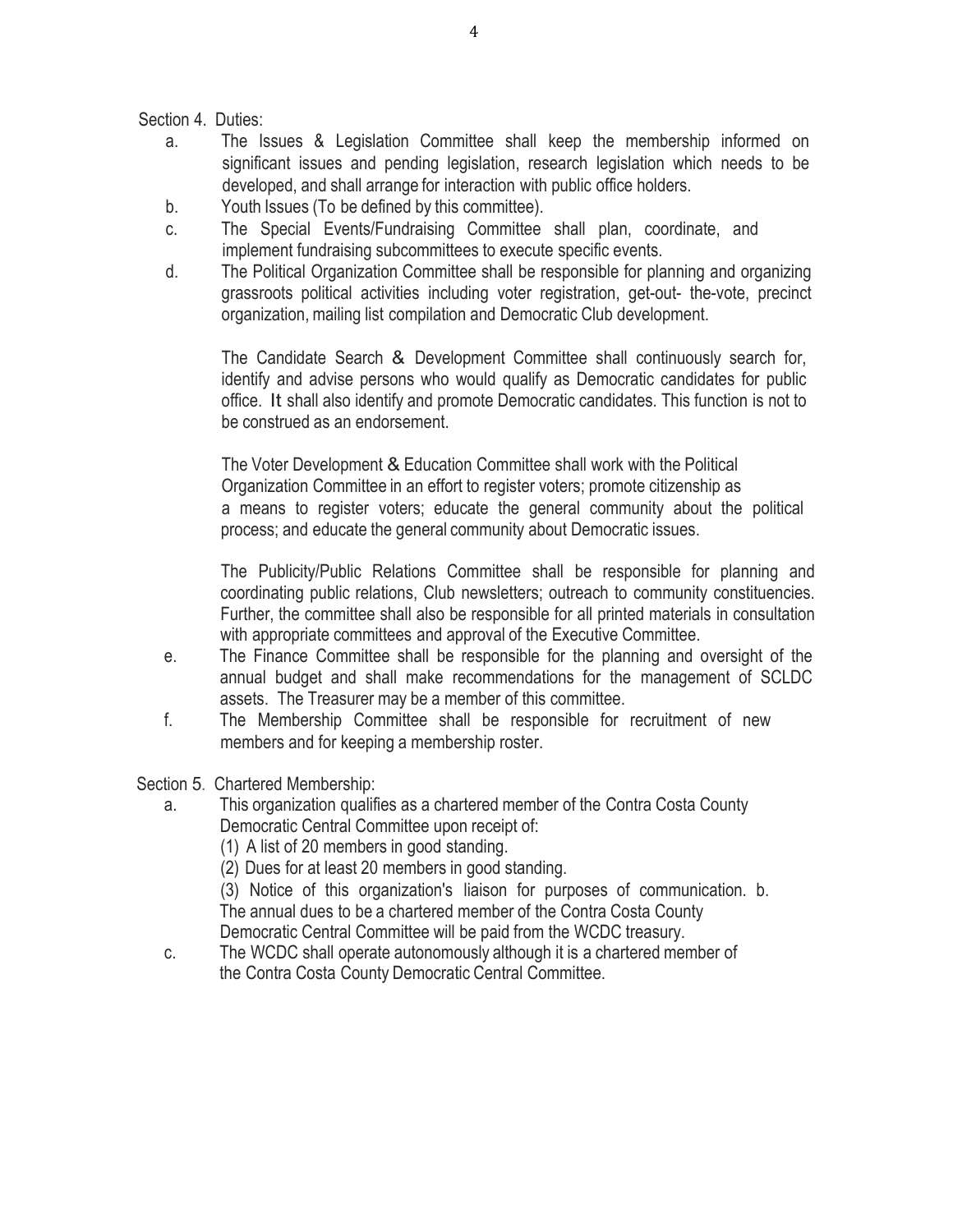Article VII Endorsement **Procedure** (adopted 3.10.16)

## Article VIII **Officers**

## *No Elected Official shall be elected as an officer during their election year*

## Section 1. President:

The term of the office of a President shall be set at two years. The President/Chair shall be spokesperson for the Chapter. The President shall preside over all the general meetings of this organization. The President shall participate as an ex-officio member of all committees, with the power to vote in the event of a tie vote, and shall have such other powers and duties as may be prescribed by the Executive Board, or by the bylaws, including the power to appoint committee chairpersons and a liaison in consultation with the Executive Board.

## Section 2. Vice-President:

There shall be a Vice-President elected to serve a term of office of two years. The Vice- President shall exercise the responsibilities of the President upon request of the President, and act in his/her behalf in chairing general meetings.

## Section 3. Recording Secretary:

The Recording Secretary shall serve a term of two year and shall maintain correspondence as directed. In addition, the Recording Secretary shall be responsible for the distribution of the minutes and meeting notices, maintaining copies of all reports and documents pertaining to official business involving this organization, as well as other duties that may be assigned by the Chairperson. The Recording Secretary shall keep the official minutes and prepare a draft to distribute at·the Executive Board and GeneralMember Meetings for final approval.

## Section 5. Treasurer:

The Treasurer shall serve a term set at two years. The Treasurer shall be an ex-officio member of the Finance Committee. Also, the Treasurer shall maintain custody of all funds received by this organization, shall maintain a bank account for deposit of funds, and make all disbursements. The Treasurer shall at each Executive Board meeting and at each regular meeting, submit a report of all receipts and expenditures. The Treasurer will prepare and submit all legally required financial reports.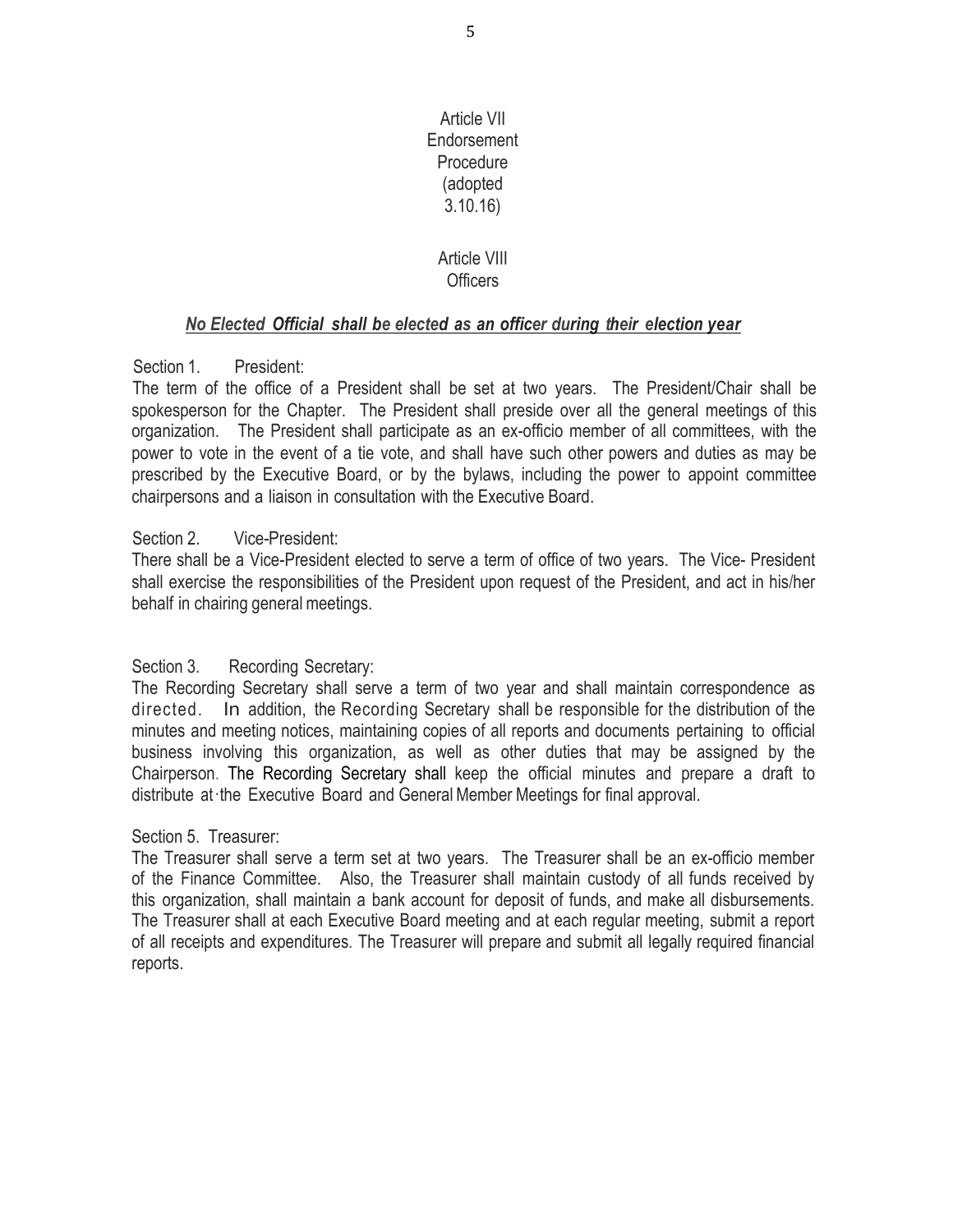## Section 6. Officer Accountability and Removal

Officers are required to attend all regularly called meetings; three consecutive absences of an officer without a valid excuse may subject that officer to removal by majority vote of the members in good standing in attendance during a general meeting. Illness or temporary absence from the county shall constitute a valid excuse.

When removal is pending, the Executive Committee shall send written notification to the elected or appointed member in question setting forth the reason(s) for the removal and the date of the pending removal meeting. The officer in question shall receive a written notice, which states the date of the removal meeting and the reasons for the pending removal. This officer shall have an opportunity to make a statement prior to the vote for removal. Said person shall be given a reasonable opportunity to appeal his or her removal.

Section 7. Financial Oversight

- a. Expenditures over the proposed and approved budget shall be voted on as follows:
	- 1. Checks written over the amount of \$250.00 and under the amount of \$1,000.00 must receive approval of the Executive Board and must be co-signed by the President and the Treasurer. Any expenditure over the amount of\$1,000.00 must receive approval by the general membership; and when approved, must be co-signed by the President and the Treasurer. If the President is not available, then the Vice President may co-sign.
	- 2. An annual internal audit is to be conducted by the Executive Board. The auditing committee shall be appointed by the President.

All resignations from office shall be submitted to the Chair, or to the Executive Committee if the Chair is resigning, within 30 days of the date the resignation is to take meeting.

Section 8. Executive Board Meeting Quorum:

A quorum for Executive Board meetings shall consist of 3 Standing Committee Chairs and three WCDC Officers serving at that time.

# Article IX

# **Elections**

Section 1. The President shall appoint an ad hoc nominating committee three months prior to the election of officers.

Section 2. July. The election of officers shall occur every other year during the month of

Section 3. The terms of officers shall be set as follows: the President, Vice-President Secretary and Treasurer shall be set at two years.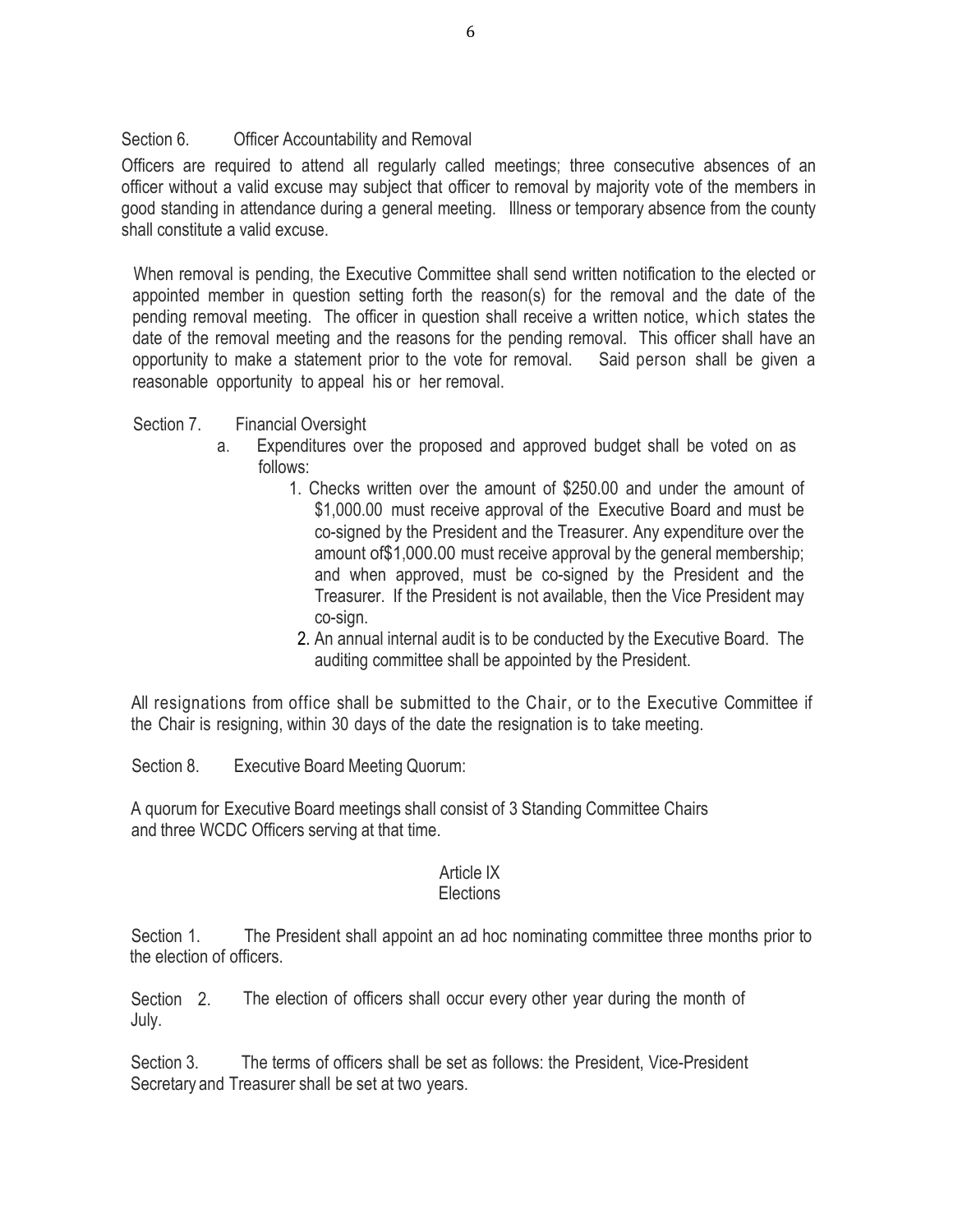Section 4. Any person wishing to have a vote in the WCDC shall be a full member in good standing. Voting may be done in person, by written proxy, or mailed to the official WCDC mailbox. If a ballot is mailed, it must be postmarked at least three working days prior to the issue in question with the exception of Sundays and holidays.

Section 5. The President will appoint a Sergeant-at-Arms, if needed to keep order during elections.

Section 6. Voting shall be by secret ballot.

Section 7. In case of a tie, a new vote will be taken immediately.

Section 8 The election for each office shall be won by the candidate who receives a majority of all votes cast for that office. If there is no candidate who receives a majority then the two (2) candidates with the highest number of votes will be resubmitted to the membership.

Section 9. An ad-hoc Election Committee shall be formed prior to each annual election in order to conduct the elections. It shall consist of a minimum of 3 members in good standing. This committee shall collect and submit nominations for each office; formulate the ballots; count the ballots; and reports the results.

# Article IX

# **Elections**

Section 10. Selection of representatives to the California Democratic Party (CDP) Pre-endorsing Conferences (revised 2.11.16)

- 1. Club representatives shall be allocated as follows: one representative, resident in the Assembly District and duly registered as a member of the Democratic Party, for each full (not a fraction thereof) 20 members in good standing registered to vote in the Assembly District who were listed on the roster submitted to the Contra Costa Democratic Party and appropriate Regional Director of the CDP no later than July 1 of the year immediately prior to the endorsing process.
- 2. For purposes of this Section:
	- a. Only members in good standing, who are registered Democrats, as of the July 1 deadline shall be included on the roster;
	- b. "Member in Good Standing" shall mean a member who's dues are current, or have been waived due to economic hardship;
	- c. The status of such members shall be certified by the Club's President, Secretary and Treasurer; and;
	- d. The Club's representatives to any particular pre-endorsing conference be from the roster described above and that the overall list of representatives to all conferences be equally apportioned between men and women, to the extent possible.

3. Said representatives shall be selected by majority vote of the membership in good standing.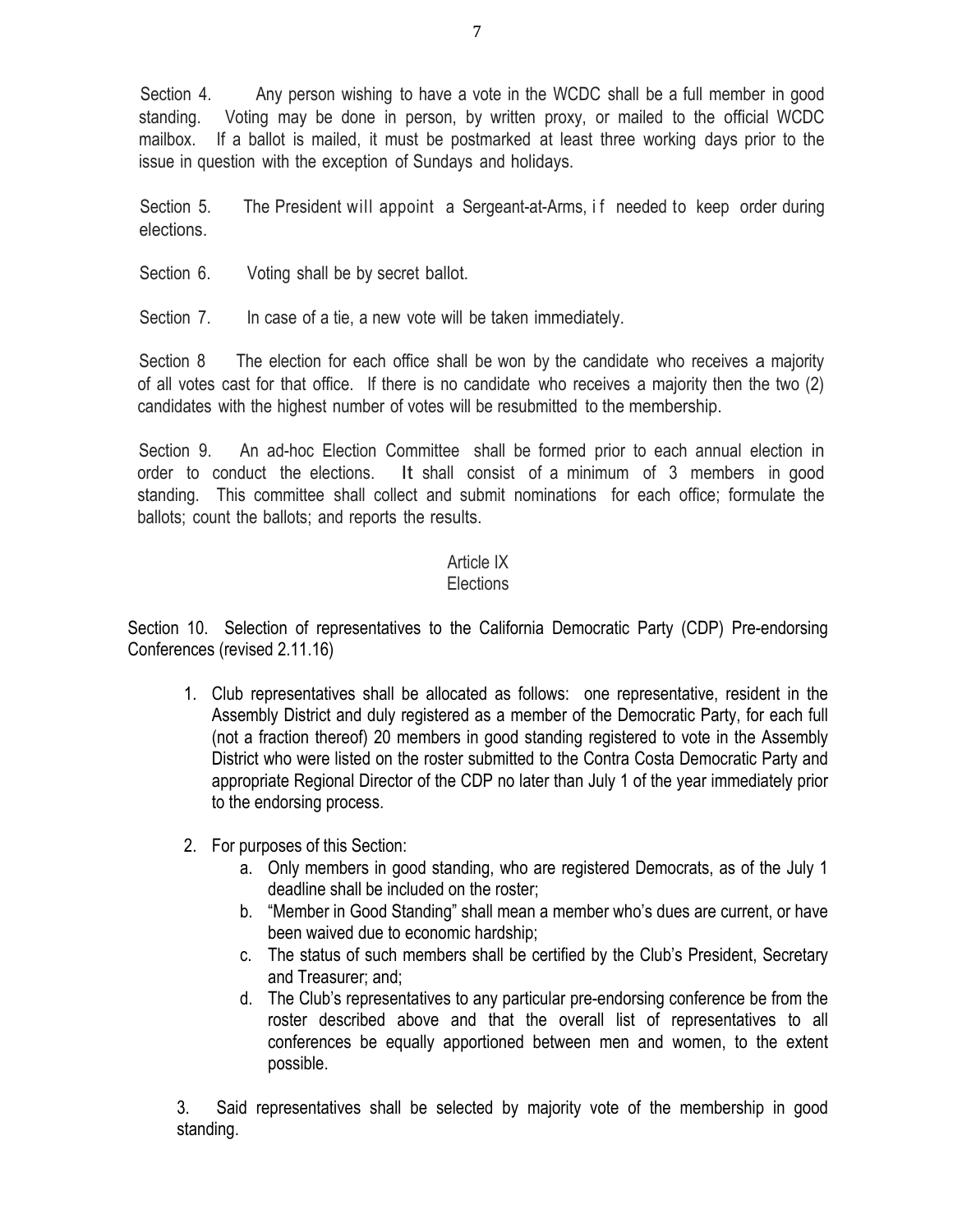## Article X

# Amendments to the Bylaws

Section 1. The President may select one or more persons from the membership to periodically review and update the bylaws and make any recommendations for amendments.

Section 2. Whenever practical, the membership should receive proposed changes to these bylaws, in writing, at least two weeks before the meeting at which time they are to be considered.

Section 3. A change in the bylaws may be approved by the affirmative vote of two- thirds of those voting at a properly called meeting and at which a quorum is known to be present.

--oOo--